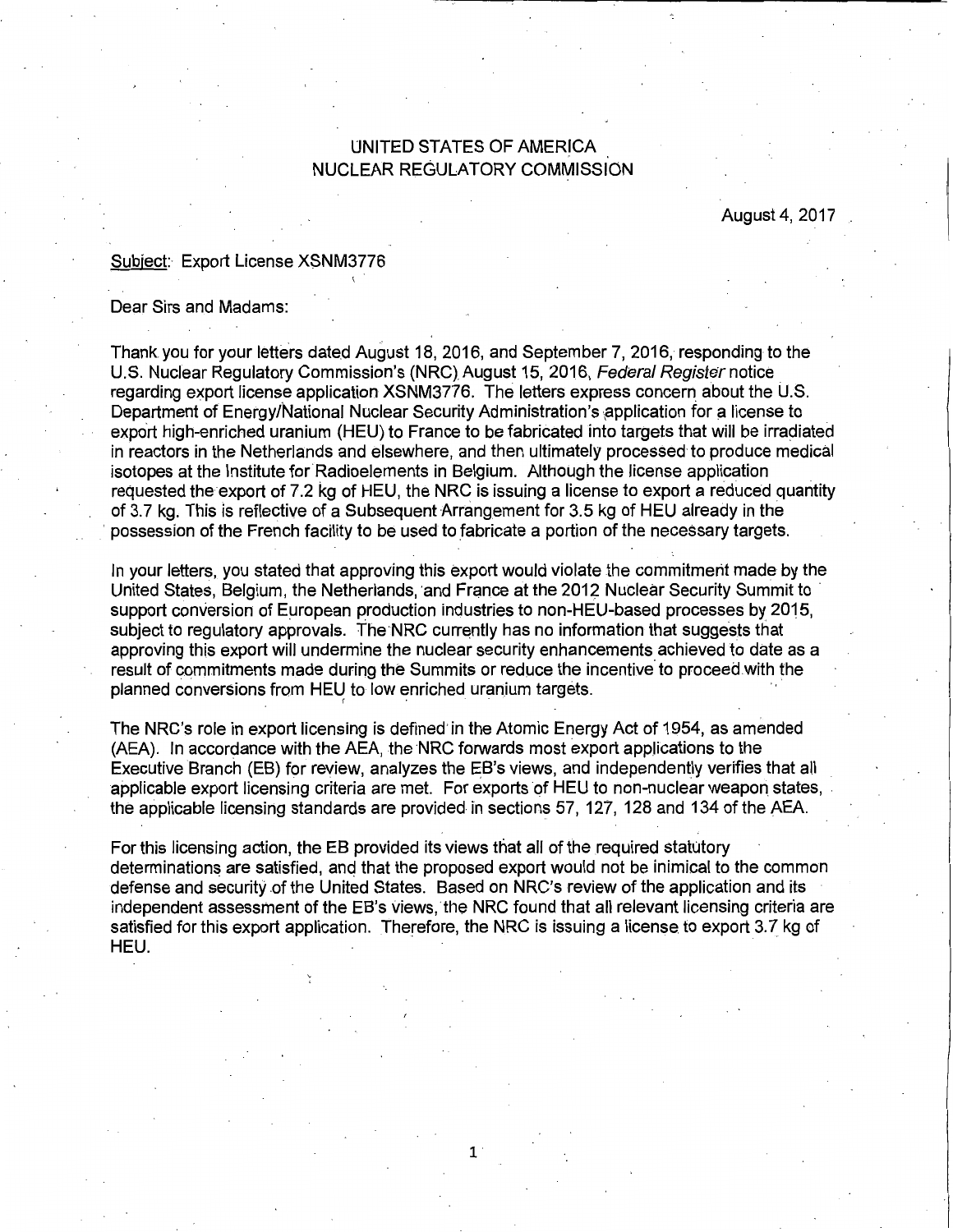Thank you again for sharing your concerns on this important issue as the Commission welcomes and considers all public comments, as part of the export license review process. If you have any questions, please contact me or Andrea Ferkile, the responsible Office of International Programs Export Licensing Officer.

Sincerely,

2

Nader | Mamish Nader L. Mamish

Director of the Office of International Programs Nuclear Regulatory Commission